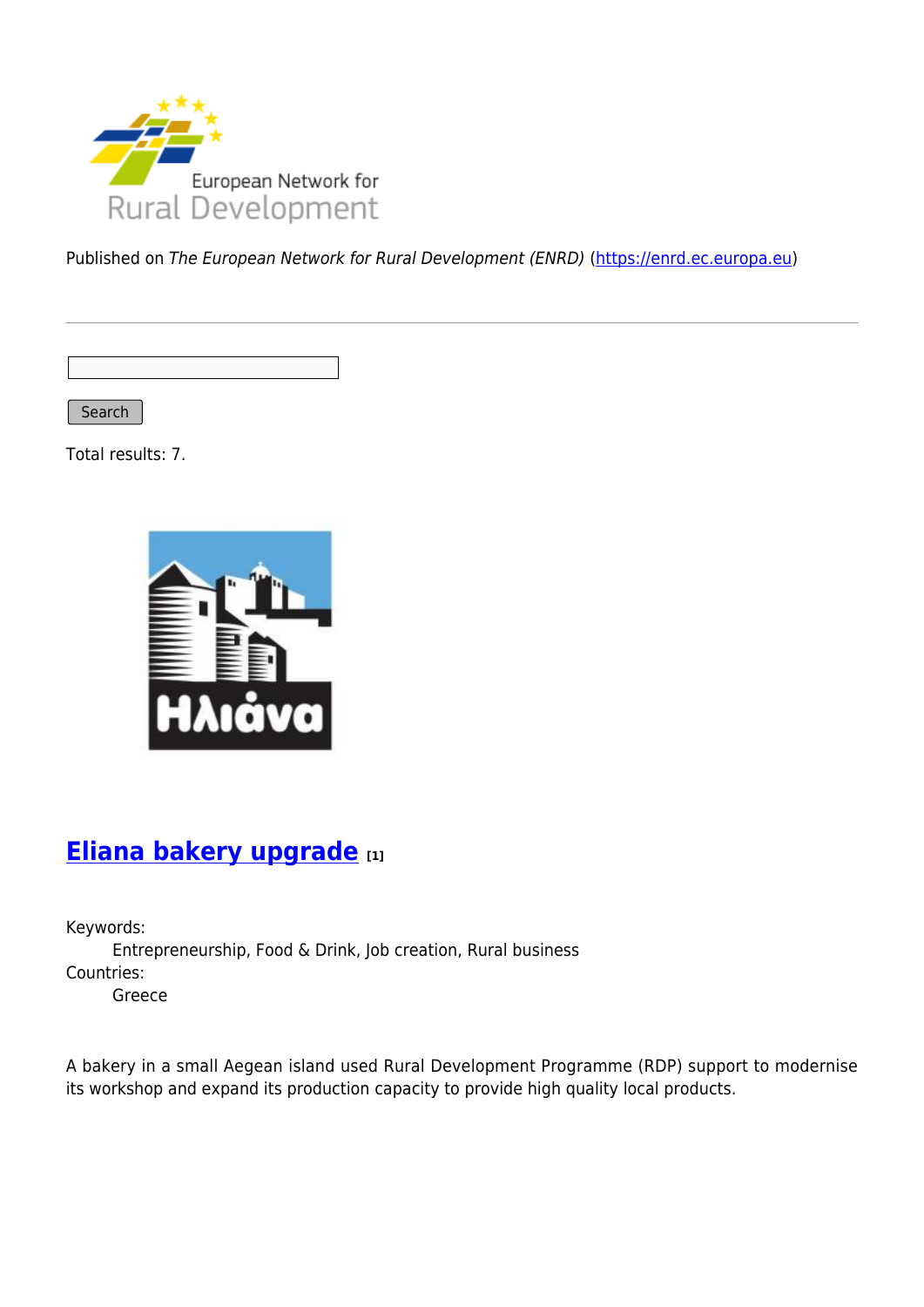

# **[Mobiiliaurinkovarasto - Solar energy on wheels](https://enrd.ec.europa.eu/projects-practice/mobiiliaurinkovarasto-solar-energy-wheels_en) [2]**

Keywords:

Climate, Entrepreneurship, Innovation, Renewable energy Countries:

Finland

Using RDP support to develop and test a prototype mobile solar power station that can produce clean energy at any location without needing any fixed infrastructure.



### **[Feasibility study on setting up a biogas plant](https://enrd.ec.europa.eu/projects-practice/feasibility-study-setting-biogas-plant_en) [3]**

Keywords: Bioeconomy, Energy efficiency, Renewable energy, Renewables Countries: Finland

Punkalaidun municipality conducted a feasibility study for setting up a biogas plant producing energy from manure, which resulted in an investment decision.

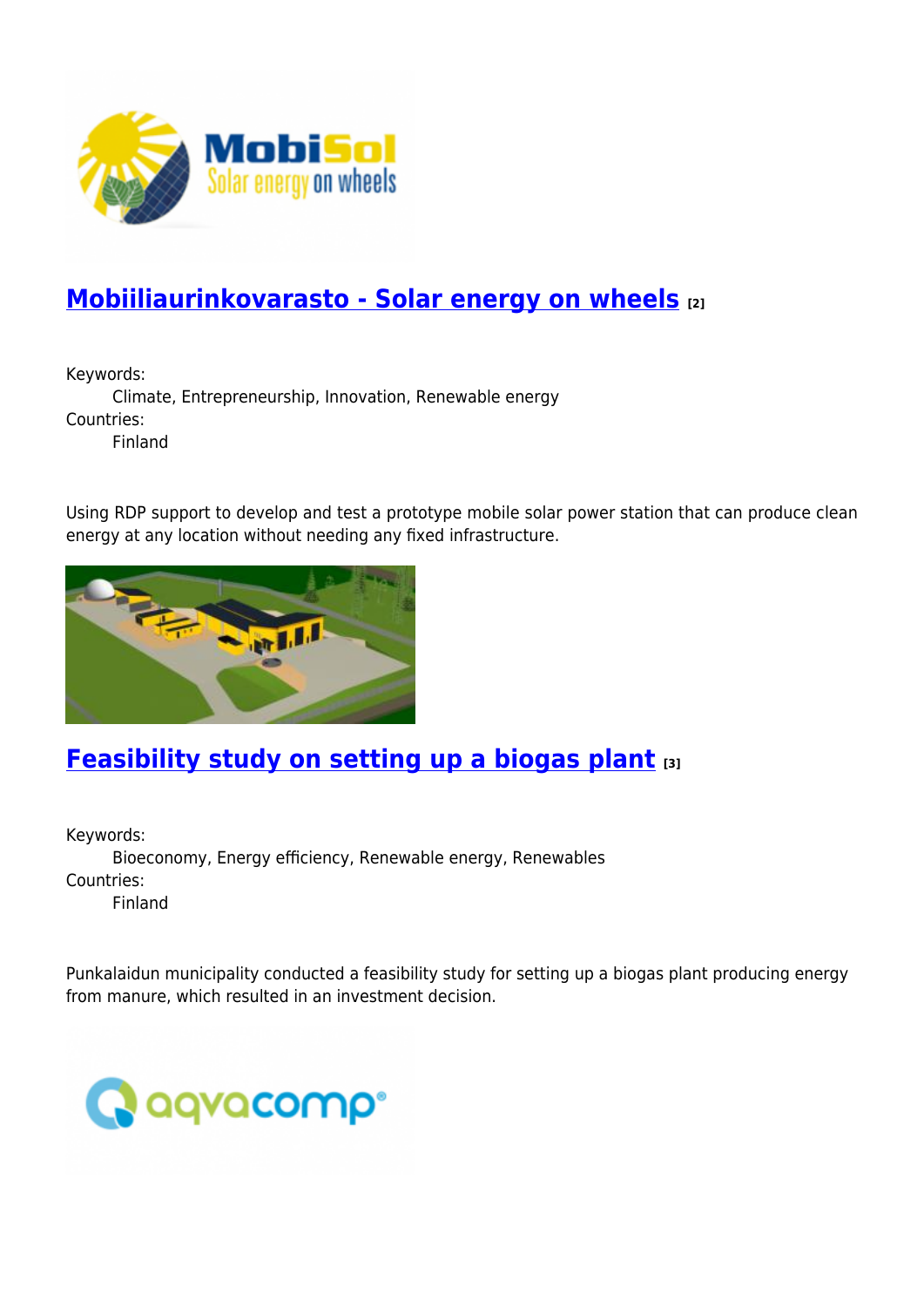#### **[A feasibility study to upscale a biocomposite production line](https://enrd.ec.europa.eu/projects-practice/feasibility-study-upscale-biocomposite-production-line_en) [4]**

Keywords:

Bioeconomy, Entrepreneurship, Innovation, Job creation, Rural business Countries:

Finland

A start-up business in Finland used RDP financing to carry out a feasibility study which helped lower the risks in upscaling their production capacity of biocomposites.



# **[Developing mushroom production in Finland's forests](https://enrd.ec.europa.eu/projects-practice/developing-mushroom-production-finlands-forests_en) [5]**

Keywords:

Agriculture, Bioeconomy, Cooperation, Innovation, Rural SMEs Countries:

Finland

The Finnish Natural Resources Institute used EAFRD funding to develop the production of mushrooms for food and medicine to give forest owners an alternative income source.

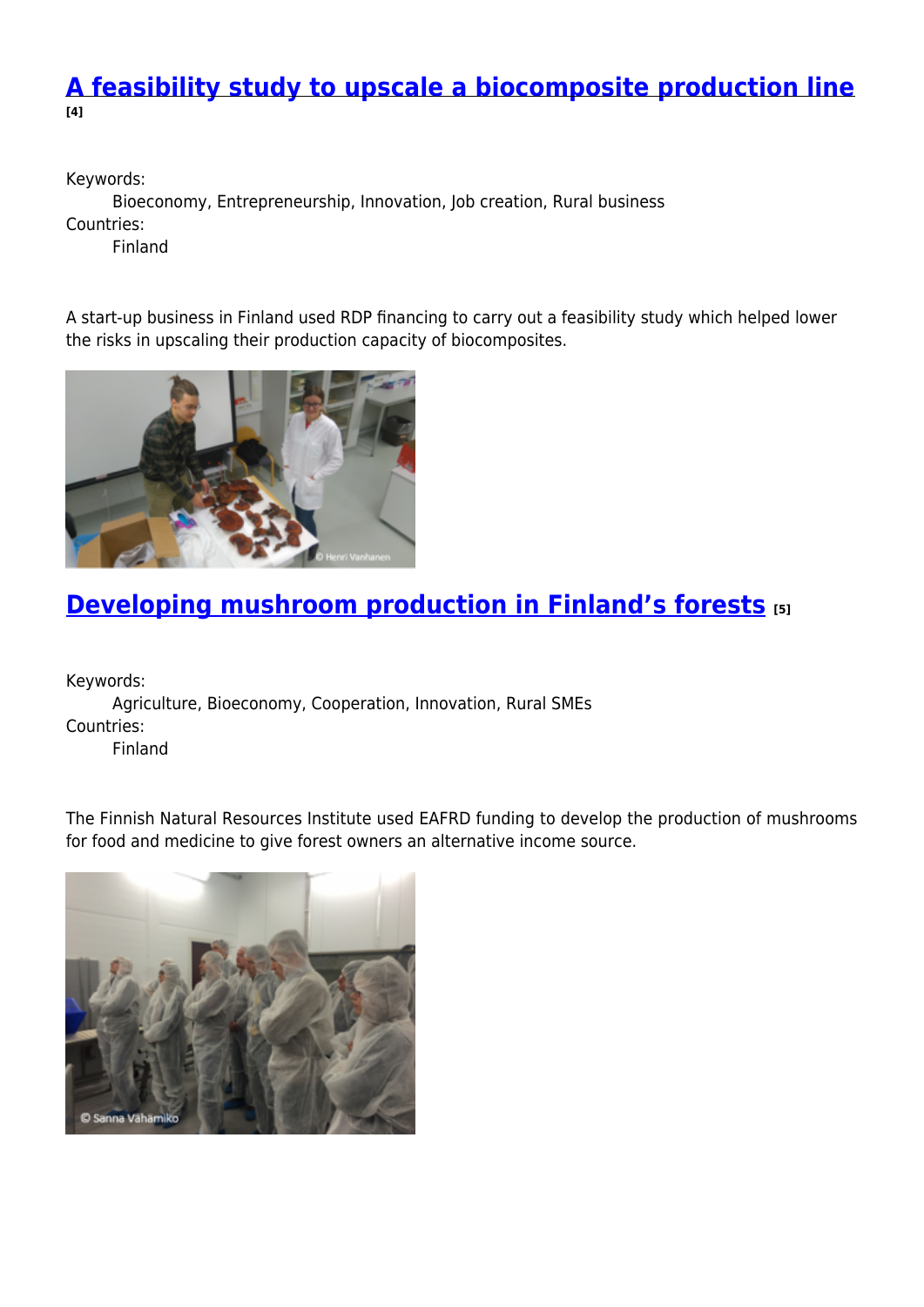#### **[Developing local food sales through knowledge and skills](https://enrd.ec.europa.eu/projects-practice/developing-local-food-sales-through-knowledge-and-skills_en) [6]**

Keywords:

Cooperation, Direct marketing, Short supply chains & local markets, Vocational training & skills acquisition

Countries:

Finland

A Finnish University used EAFRD funding to organise information days, pilot projects and professional tours to enable food processing companies to develop their local sales.



# **[GreenCareLab - A support network for nature-based](https://enrd.ec.europa.eu/projects-practice/greencarelab-support-network-nature-based-businesses_en) [businesses](https://enrd.ec.europa.eu/projects-practice/greencarelab-support-network-nature-based-businesses_en) [7]**

Keywords:

Advisory services, Bioeconomy, Cooperation, Rural SMEs, Social inclusion Countries:

Finland

A Finnish NGO used EAFRD funds to develop a network of nature-based service providers and activities to support their development such as study trips and work groups.

#### **Source URL:**

https://enrd.ec.europa.eu/projects-practice/\_en?amp%3Bproject\_keywords\_filter=19753&amp%3Bamp%3Bproject\_cou ntry=All&amp%3Bamp%3Bfield\_enrd\_prj\_measure\_tid=All&amp%3Bamp%3Bfield\_enrd\_prj\_focus\_area\_tid=All&amp% 3Bamp%3Bf%5B0%5D=im\_field\_enrd\_prj\_keywords%3A20461&f%5B0%5D=im\_field\_enrd\_prj\_keywords%3A20469&f %5B1%5D=im\_field\_enrd\_prj\_keywords%3A19755&f%5B2%5D=im\_field\_enrd\_prj\_keywords%3A19719&f%5B3%5D=i m\_field\_enrd\_prj\_measure%3A17107&f%5B4%5D=im\_field\_enrd\_prj\_keywords%3A19723&f%5B5%5D=im\_field\_enrd prj\_focus\_area%3A17127&f%5B6%5D=im\_field\_enrd\_prj\_keywords%3A19754&f%5B7%5D=im\_field\_enrd\_prj\_keyword s%3A19757&f%5B8%5D=im\_field\_enrd\_prj\_focus\_area%3A17113&f%5B9%5D=im\_field\_enrd\_prj\_focus\_area%3A1712 4&f%5B10%5D=im\_field\_enrd\_prj\_keywords%3A19731&f%5B11%5D=sm\_enrd\_eu\_countries%3AFinland&f%5B12%5D =im\_field\_enrd\_prj\_keywords%3A19751&f%5B13%5D=im\_field\_enrd\_prj\_keywords%3A19760&f%5B14%5D=im\_field enrd\_prj\_measure%3A17097&f%5B15%5D=im\_field\_enrd\_prj\_keywords%3A20512&f%5B16%5D=sm\_enrd\_eu\_countri es%3AGreece&f%5B17%5D=im\_field\_enrd\_prj\_keywords%3A19756&f%5B18%5D=im\_field\_enrd\_prj\_keywords%3A20 476

#### **Links**

[1] https://enrd.ec.europa.eu/projects-practice/eliana-bakery-upgrade\_en